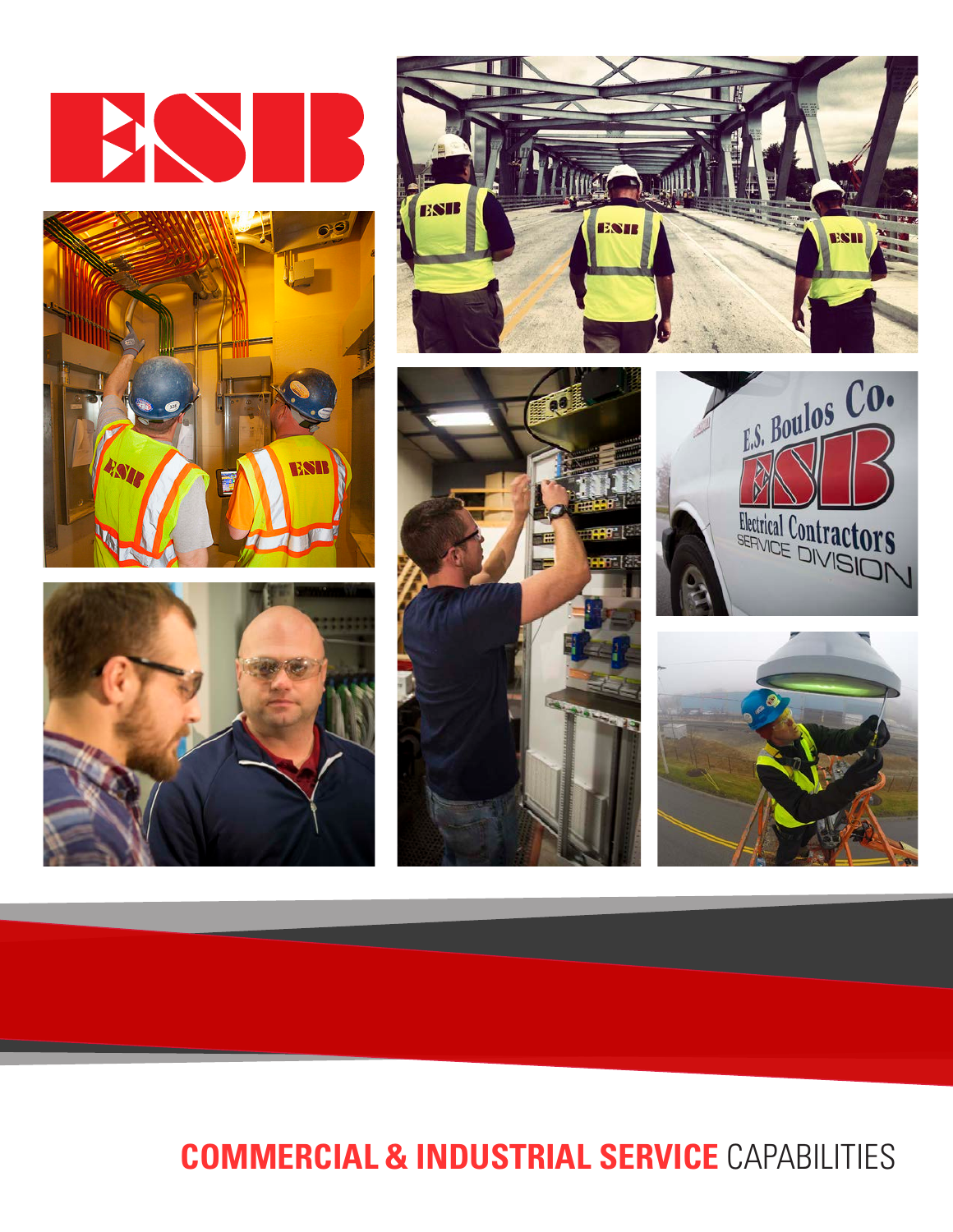

# **Nearly 100 years of experience in electrical construction offers clients a diverse range of turnkey offerings and expertise for commercial and industrial applications.**

*From start to finish, ES Boulos (ESB) has the capability to provide engineering, document review, design, procurement, fabrication, testing/commissioning, delivery and installation services for clients nationwide.* 

### **E.S. Boulos Company (ESB) is among the oldest, largest, and most experienced electrical contractors in New England.**

Founded in 1920, ESB has established a reputation for quality, safety and value that makes them a contractor of choice for major electrical construction projects throughout Northern New England and beyond.

E.S. Boulos has two divisions, offering both power line construction and commercial/industrial electrical construction, making it a full service electrical provider. E.S. Boulos' powerline construction division provides a full-range of capabilities related to transmission, distribution and substation construction.

E.S. Boulos' commercial and industrial electrical construction division specializes in large-scale commercial electrical projects, telecommunications, traffic signalization, gas distribution, high voltage distribution service and maintenance to clients. E.S. Boulos also offers design-build and pre-construction services and has in-house pre-fabrication and AutoCAD capabilities.



*"At ESB, we pride ourselves on delivering quality and efficiency to our clients, and have refined our abilities to produce a safe, quality product in a timely manner."* 

*MARTIN BROWNE, Vice President of Operations*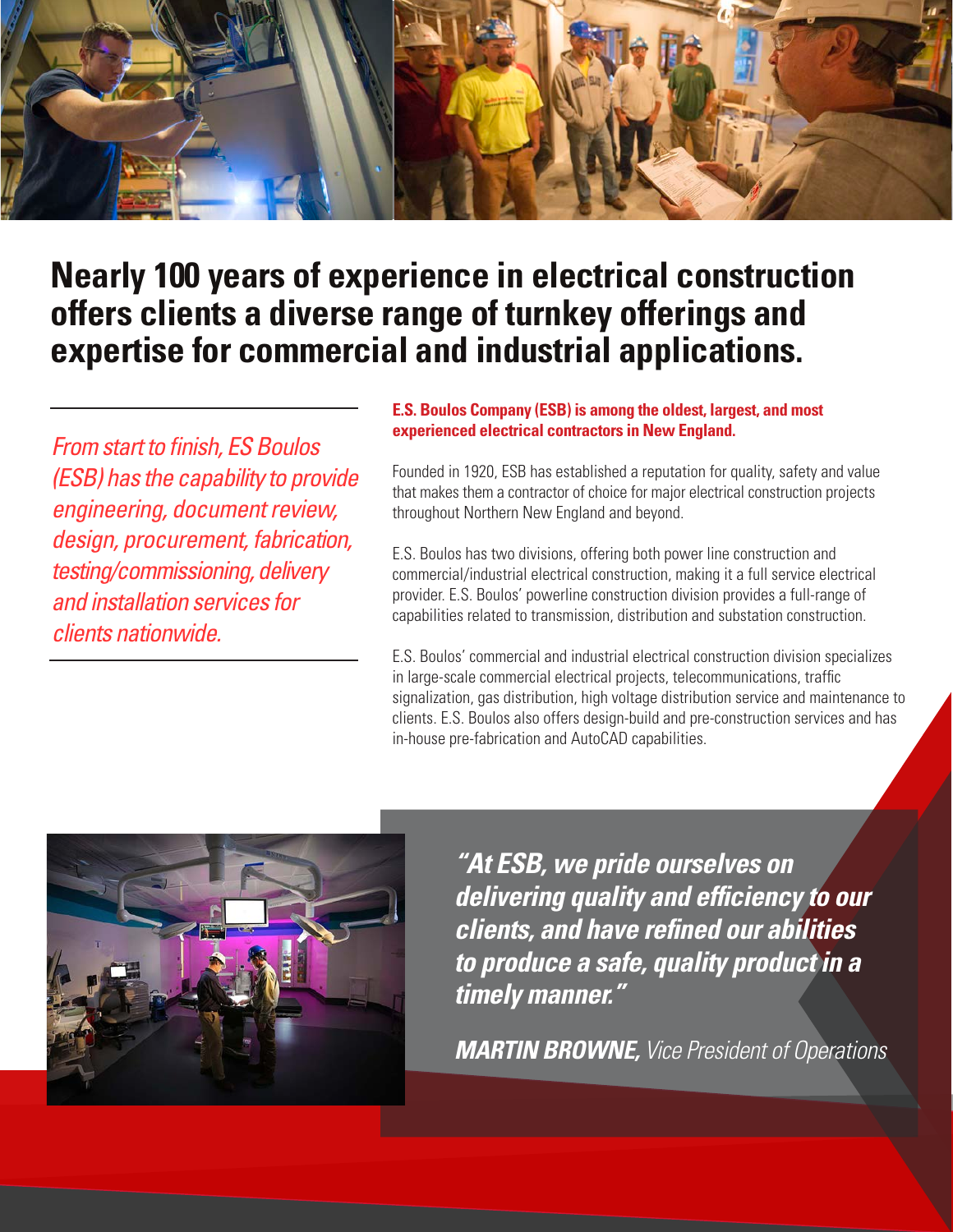

**ESB is a leader in the C&I industry in the Northeast. We have recently completed the new Maine General Hospital in Augusta, Maine which was an extremely successful IPD project. We are currently working at Eastern Maine Medical Center on their new state of the art, 8-story Medical Tower project. Our experience makes us the go-to contractor for electrical and telecommunication installations in commercial and industrial facilities.**

ESB's team of professionals effectively utilize the most innovative construction industry techniques and platforms to efficiently meet project requirements - from preconstruction planning to pre-fabrication, from Design/ Build contracting to Integrated Project Delivery, and from value engineering to electrical system testing and commissioning. Highly experienced project management and field crews consistently surpass project performance milestones meeting even the most difficult logistical challenges with on-time, on-budget performance.

## Electrical Construction Services

- **Estimating**
- Building Information Modeling (BIM) AutoCad MEP, Revit and Navisworks
- Design/Build
- Integrated Project Delivery
- Fire Alarm Systems
- Power & Control Wiring High, Medium and Low Voltage
- HVAC Control Wiring
- Distributed Control
- High Voltage Insulation Termination & Testing
- Lighting & Lighting Control Systems
- Pre-Fabrication
- Tele /Data Installation
- Solar Panels

## Markets Served

- Biotechnology
- Bridges & Transportation Facilities
- Corporate/Commercial Facilities
- Educational Facilities
- Entertainment / Casinos / Civic Centers
- Hotels
- Manufacturing
- **Municipal Facilities**
- Pharmaceutical
- Pulp & Paper Mills
- Renovations, Expansions, Betterment Projects





INCIDIENTS

# **SAMPLE** CLIENTS

**Maine General Medical Center Mercy Hospital Miles Memorial Hospital Penn Bay Medical Center Southern Maine Medical Center**



E.S. BOULOS SAFETY STATISTICS **0** LOST TIME **608,76 .55**

\*Statistics as of 12/31/2016 / EMR rate is 2016-2017